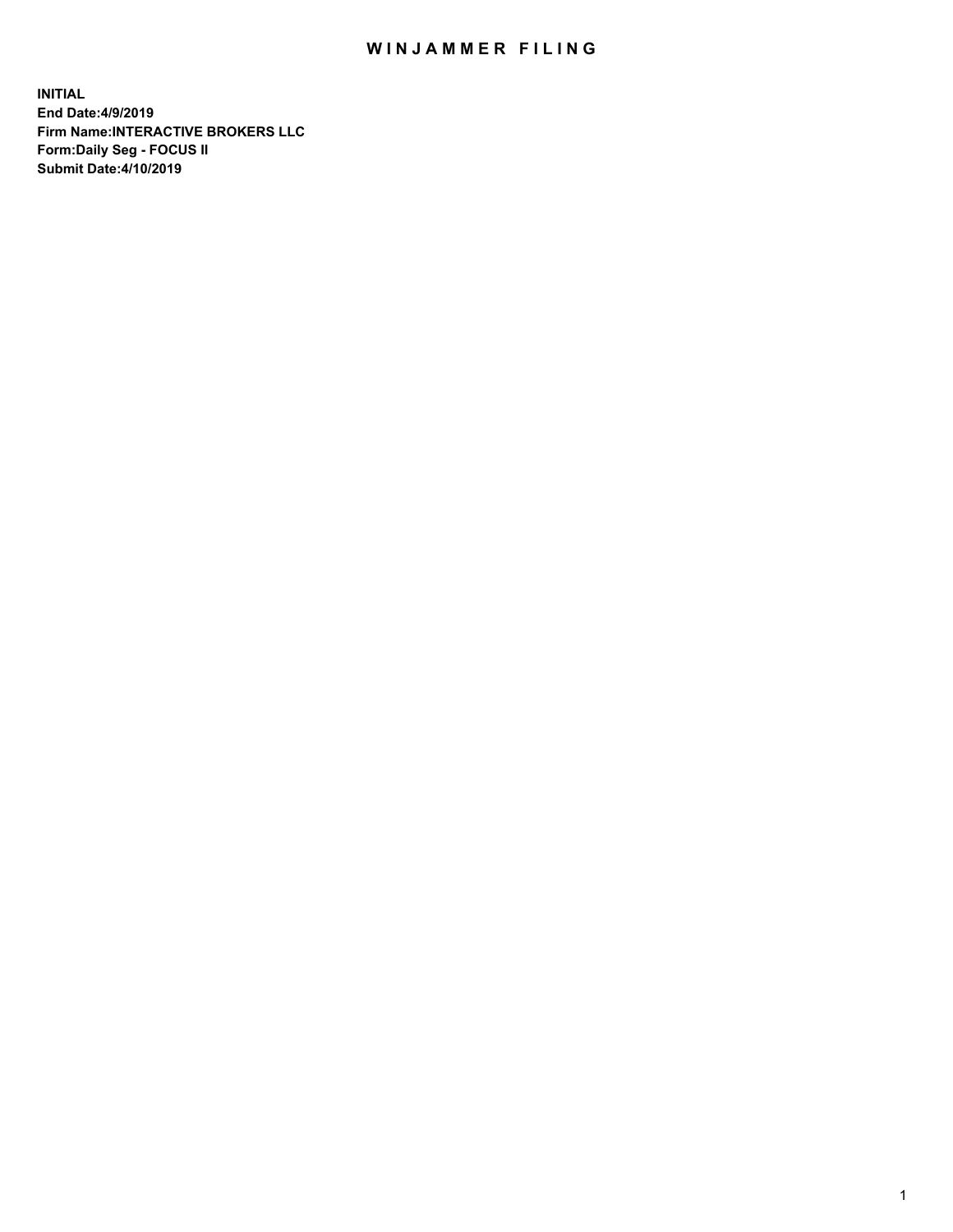**INITIAL End Date:4/9/2019 Firm Name:INTERACTIVE BROKERS LLC Form:Daily Seg - FOCUS II Submit Date:4/10/2019 Daily Segregation - Cover Page**

| Name of Company                                                                                                                                                                                                                                                                                                                | <b>INTERACTIVE BROKERS LLC</b>                                                                  |
|--------------------------------------------------------------------------------------------------------------------------------------------------------------------------------------------------------------------------------------------------------------------------------------------------------------------------------|-------------------------------------------------------------------------------------------------|
| <b>Contact Name</b>                                                                                                                                                                                                                                                                                                            | James Menicucci                                                                                 |
| <b>Contact Phone Number</b>                                                                                                                                                                                                                                                                                                    | 203-618-8085                                                                                    |
| <b>Contact Email Address</b>                                                                                                                                                                                                                                                                                                   | jmenicucci@interactivebrokers.c<br>om                                                           |
| FCM's Customer Segregated Funds Residual Interest Target (choose one):<br>a. Minimum dollar amount: ; or<br>b. Minimum percentage of customer segregated funds required:% ; or<br>c. Dollar amount range between: and; or<br>d. Percentage range of customer segregated funds required between:% and%.                         | $\overline{\mathbf{0}}$<br>$\overline{\mathbf{0}}$<br>155,000,000 245,000,000<br>0 <sub>0</sub> |
| FCM's Customer Secured Amount Funds Residual Interest Target (choose one):<br>a. Minimum dollar amount: ; or<br>b. Minimum percentage of customer secured funds required:%; or<br>c. Dollar amount range between: and; or<br>d. Percentage range of customer secured funds required between:% and%.                            | $\overline{\mathbf{0}}$<br>$\overline{\mathbf{0}}$<br>80,000,000 120,000,000<br>00              |
| FCM's Cleared Swaps Customer Collateral Residual Interest Target (choose one):<br>a. Minimum dollar amount: ; or<br>b. Minimum percentage of cleared swaps customer collateral required:% ; or<br>c. Dollar amount range between: and; or<br>d. Percentage range of cleared swaps customer collateral required between:% and%. | $\overline{\mathbf{0}}$<br><u>0</u><br>0 <sub>0</sub><br>0 <sub>0</sub>                         |

Attach supporting documents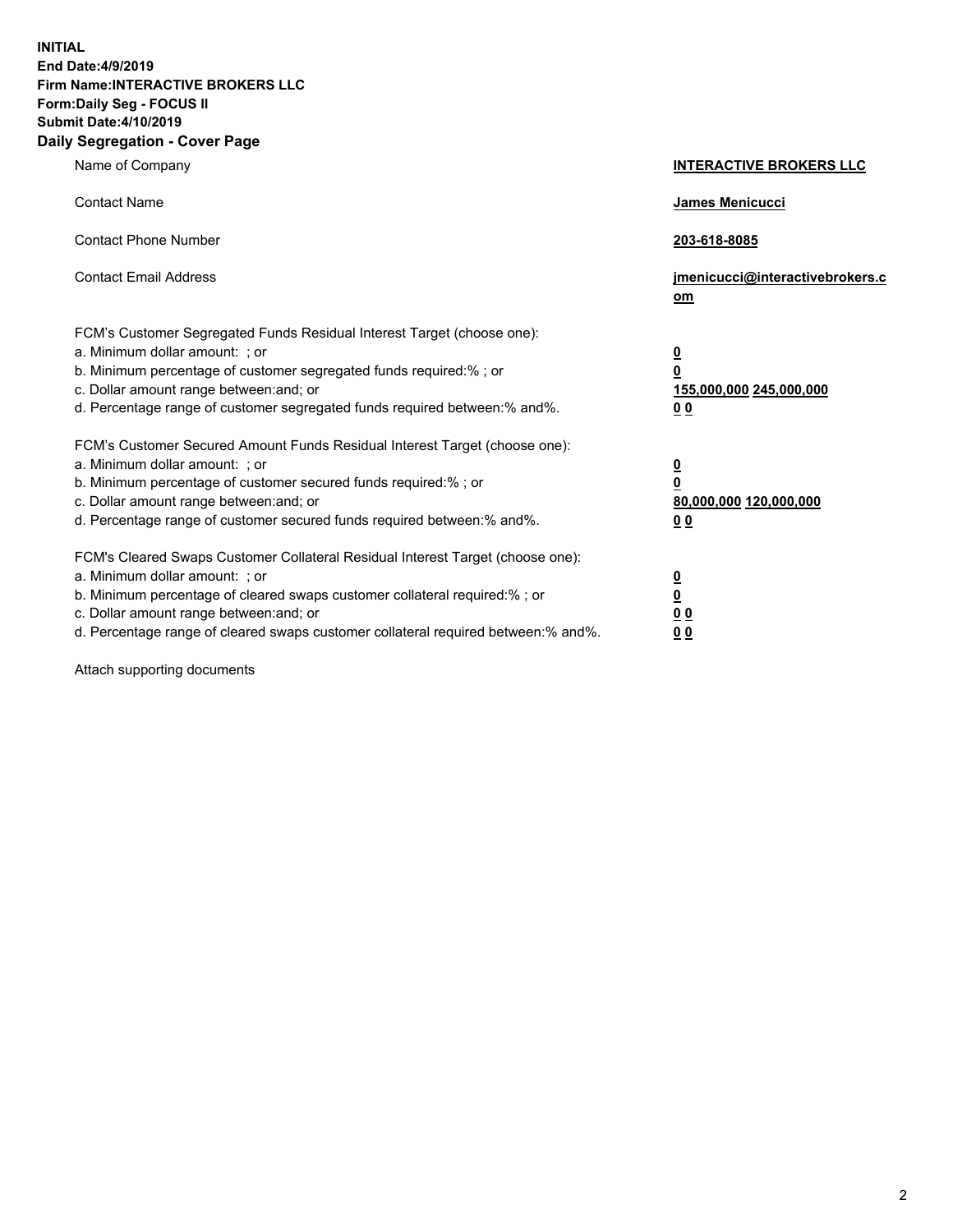## **INITIAL End Date:4/9/2019 Firm Name:INTERACTIVE BROKERS LLC Form:Daily Seg - FOCUS II Submit Date:4/10/2019 Daily Segregation - Secured Amounts**

|     | Daily Segregation - Secured Amounts                                                                        |                                  |
|-----|------------------------------------------------------------------------------------------------------------|----------------------------------|
|     | Foreign Futures and Foreign Options Secured Amounts                                                        |                                  |
|     | Amount required to be set aside pursuant to law, rule or regulation of a foreign                           | $0$ [7305]                       |
|     | government or a rule of a self-regulatory organization authorized thereunder                               |                                  |
| 1.  | Net ledger balance - Foreign Futures and Foreign Option Trading - All Customers                            |                                  |
|     | A. Cash                                                                                                    | 434,290,815 [7315]               |
|     | B. Securities (at market)                                                                                  | $0$ [7317]                       |
| 2.  | Net unrealized profit (loss) in open futures contracts traded on a foreign board of trade                  | 12,194,428 [7325]                |
| 3.  | Exchange traded options                                                                                    |                                  |
|     | a. Market value of open option contracts purchased on a foreign board of trade                             | 101,688 [7335]                   |
|     | b. Market value of open contracts granted (sold) on a foreign board of trade                               | $-9,966$ [7337]                  |
| 4.  | Net equity (deficit) (add lines 1. 2. and 3.)                                                              | 446,576,965 [7345]               |
| 5.  | Account liquidating to a deficit and account with a debit balances - gross amount                          | 7,590 [7351]                     |
|     | Less: amount offset by customer owned securities                                                           | 0 [7352] 7,590 [7354]            |
| 6.  | Amount required to be set aside as the secured amount - Net Liquidating Equity                             | 446,584,555 [7355]               |
|     | Method (add lines 4 and 5)                                                                                 |                                  |
| 7.  | Greater of amount required to be set aside pursuant to foreign jurisdiction (above) or line<br>6.          | 446,584,555 [7360]               |
|     | FUNDS DEPOSITED IN SEPARATE REGULATION 30.7 ACCOUNTS                                                       |                                  |
| 1.  | Cash in banks                                                                                              |                                  |
|     | A. Banks located in the United States                                                                      | 56,524,900 [7500]                |
|     | B. Other banks qualified under Regulation 30.7                                                             | 0 [7520] 56,524,900 [7530]       |
| 2.  | Securities                                                                                                 |                                  |
|     | A. In safekeeping with banks located in the United States                                                  | 412,379,418 [7540]               |
|     | B. In safekeeping with other banks qualified under Regulation 30.7                                         | 0 [7560] 412,379,418 [7570]      |
| 3.  | Equities with registered futures commission merchants                                                      |                                  |
|     | A. Cash                                                                                                    | $0$ [7580]                       |
|     | <b>B.</b> Securities                                                                                       | $0$ [7590]                       |
|     | C. Unrealized gain (loss) on open futures contracts                                                        | $0$ [7600]                       |
|     | D. Value of long option contracts                                                                          | $0$ [7610]                       |
|     | E. Value of short option contracts                                                                         | 0 [7615] 0 [7620]                |
| 4.  | Amounts held by clearing organizations of foreign boards of trade                                          |                                  |
|     | A. Cash                                                                                                    | $0$ [7640]                       |
|     | <b>B.</b> Securities                                                                                       | $0$ [7650]                       |
|     | C. Amount due to (from) clearing organization - daily variation                                            | $0$ [7660]                       |
|     | D. Value of long option contracts                                                                          | $0$ [7670]                       |
|     | E. Value of short option contracts                                                                         | 0 [7675] 0 [7680]                |
| 5.  | Amounts held by members of foreign boards of trade                                                         |                                  |
|     | A. Cash                                                                                                    | 99,808,286 [7700]                |
|     | <b>B.</b> Securities                                                                                       | $0$ [7710]                       |
|     | C. Unrealized gain (loss) on open futures contracts                                                        | 838,461 [7720]                   |
|     | D. Value of long option contracts                                                                          | 101,688 [7730]                   |
|     | E. Value of short option contracts                                                                         | -9,966 [7735] 100,738,469 [7740] |
| 6.  | Amounts with other depositories designated by a foreign board of trade                                     | 0 [7760]                         |
| 7.  | Segregated funds on hand                                                                                   | $0$ [7765]                       |
| 8.  | Total funds in separate section 30.7 accounts                                                              | 569,642,787 [7770]               |
| 9.  | Excess (deficiency) Set Aside for Secured Amount (subtract line 7 Secured Statement<br>Page 1 from Line 8) | 123,058,232 [7380]               |
| 10. | Management Target Amount for Excess funds in separate section 30.7 accounts                                | 80,000,000 [7780]                |
| 11. | Excess (deficiency) funds in separate 30.7 accounts over (under) Management Target                         | 43,058,232 [7785]                |
|     |                                                                                                            |                                  |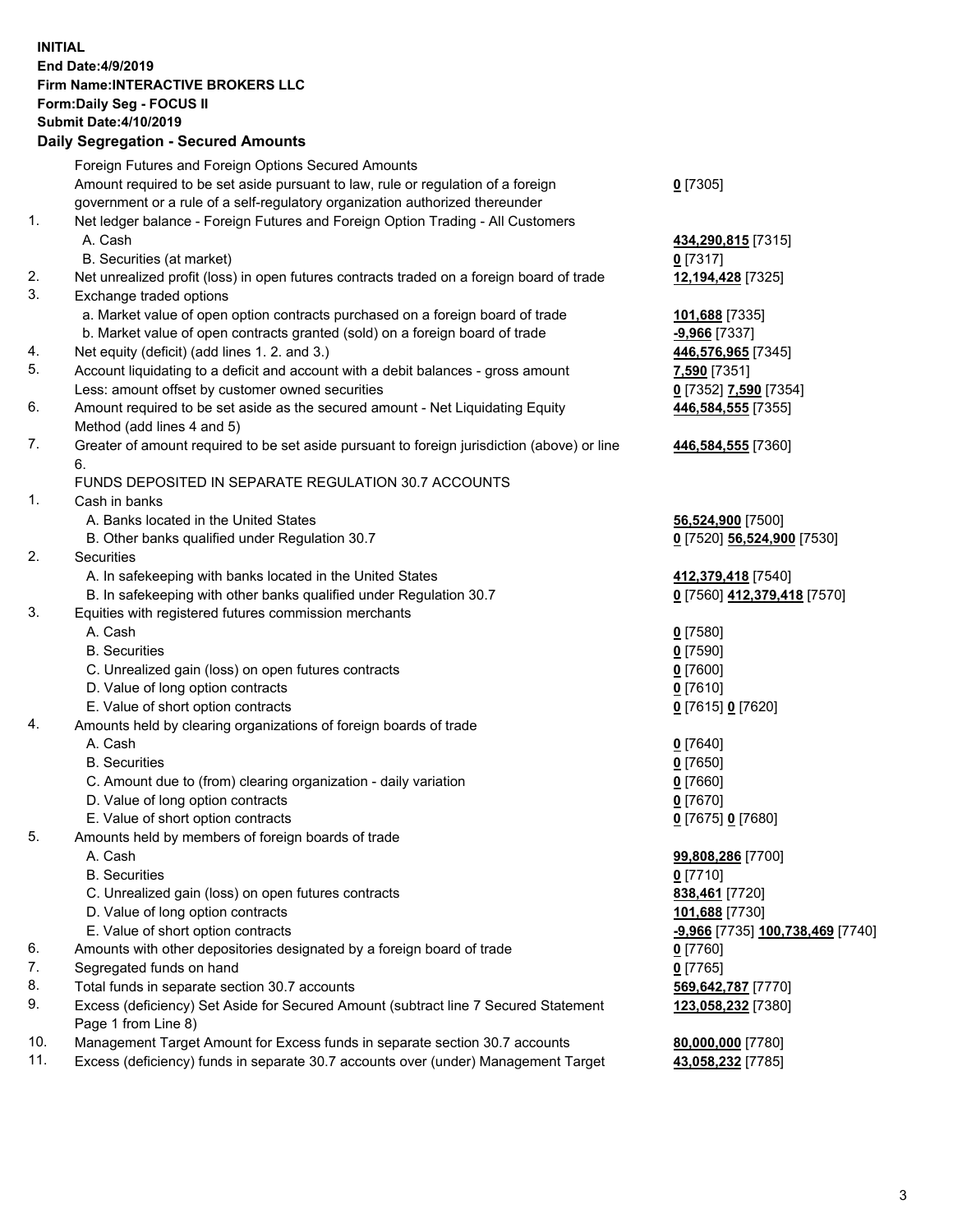**INITIAL End Date:4/9/2019 Firm Name:INTERACTIVE BROKERS LLC Form:Daily Seg - FOCUS II Submit Date:4/10/2019 Daily Segregation - Segregation Statement** SEGREGATION REQUIREMENTS(Section 4d(2) of the CEAct) 1. Net ledger balance A. Cash **3,730,956,498** [7010] B. Securities (at market) **0** [7020] 2. Net unrealized profit (loss) in open futures contracts traded on a contract market **44,915,495** [7030] 3. Exchange traded options A. Add market value of open option contracts purchased on a contract market **141,155,119** [7032] B. Deduct market value of open option contracts granted (sold) on a contract market **-201,868,116** [7033] 4. Net equity (deficit) (add lines 1, 2 and 3) **3,715,158,996** [7040] 5. Accounts liquidating to a deficit and accounts with debit balances - gross amount **1,224,187** [7045] Less: amount offset by customer securities **0** [7047] **1,224,187** [7050] 6. Amount required to be segregated (add lines 4 and 5) **3,716,383,183** [7060] FUNDS IN SEGREGATED ACCOUNTS 7. Deposited in segregated funds bank accounts A. Cash **513,317,403** [7070] B. Securities representing investments of customers' funds (at market) **2,260,627,985** [7080] C. Securities held for particular customers or option customers in lieu of cash (at market) **0** [7090] 8. Margins on deposit with derivatives clearing organizations of contract markets A. Cash **5,890,754** [7100] B. Securities representing investments of customers' funds (at market) **1,218,894,811** [7110] C. Securities held for particular customers or option customers in lieu of cash (at market) **0** [7120] 9. Net settlement from (to) derivatives clearing organizations of contract markets **-8,908,030** [7130] 10. Exchange traded options A. Value of open long option contracts **141,827,667** [7132] B. Value of open short option contracts **-202,544,680** [7133] 11. Net equities with other FCMs A. Net liquidating equity **0** [7140] B. Securities representing investments of customers' funds (at market) **0** [7160] C. Securities held for particular customers or option customers in lieu of cash (at market) **0** [7170] 12. Segregated funds on hand **0** [7150] 13. Total amount in segregation (add lines 7 through 12) **3,929,105,910** [7180] 14. Excess (deficiency) funds in segregation (subtract line 6 from line 13) **212,722,727** [7190] 15. Management Target Amount for Excess funds in segregation **155,000,000** [7194] **57,722,727** [7198]

16. Excess (deficiency) funds in segregation over (under) Management Target Amount Excess